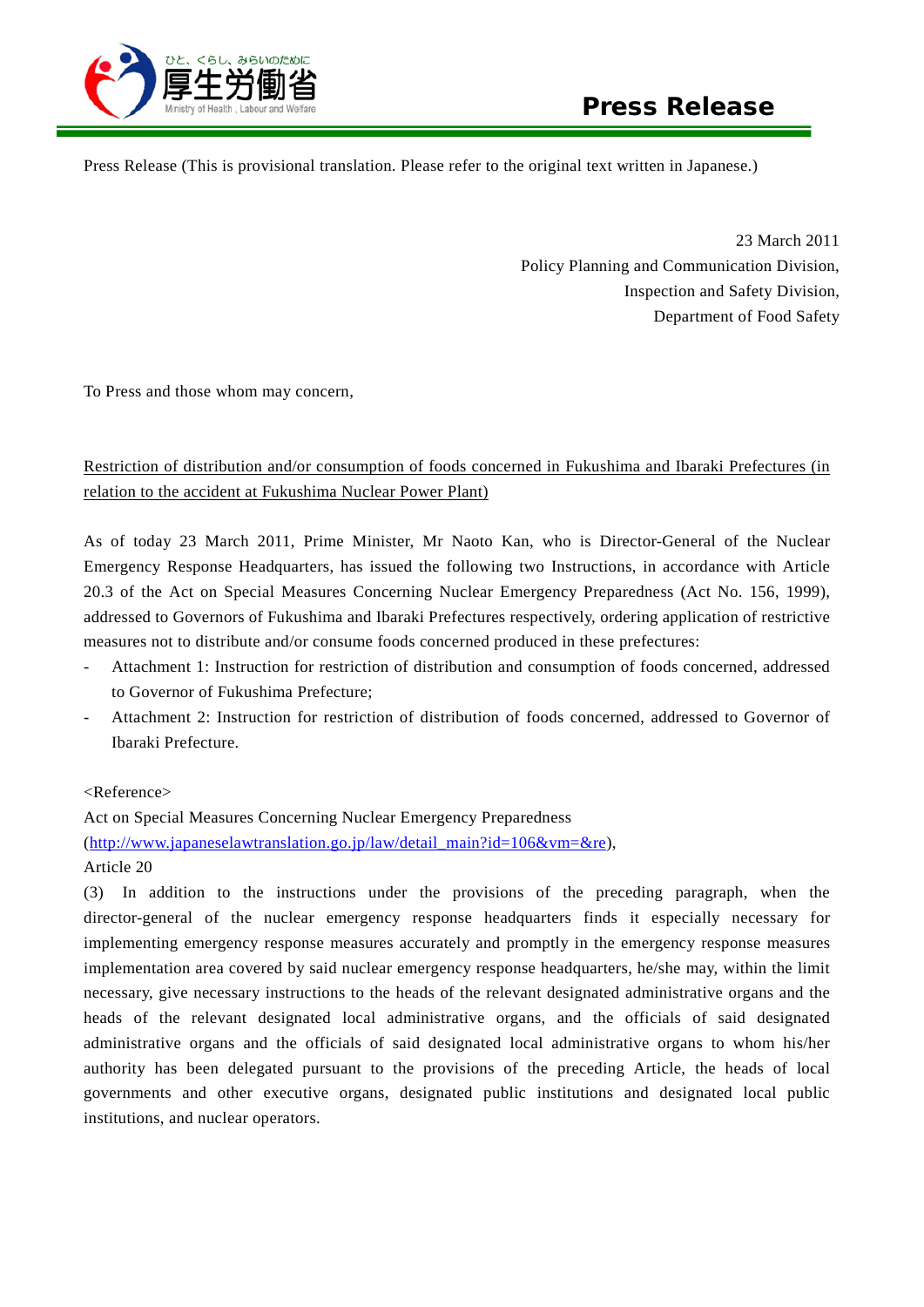## **Instruction**

23 March 2011

From Prime Minister Naoto Kan, Director-General of the Nuclear Emergency Response Headquarters To Governor of Fukushima Prefecture,

Recognizing the accident occurred at the Fukushima Daiichi Nuclear Power Plant operated by TEPCO Co. Ltd, the following order shall take place, under the authority of the Director-General of the Nuclear Emergency Response Headquarters, following Article 20.3 of the Act on Special Measures Concerning Nuclear Emergency Preparedness (Act No. 156, 1999):

- 1. Restrictive requirements shall apply to both food business operators and consumer not to consume any non-head type leafy vegetables, any head type leafy vegetables, and any flowerhead brassicas produced in Fukushima Prefecture, for the time being; and
- 2. Restrictive requirements shall apply to food business operators not to distribute any non-head type leafy vegetables, any head type leafy vegetables, and any flowerhead brassicas including turnip produced in Fukushima Prefecture, for the time being.

Note 1: Non-head type leafy vegetables and head type leafy vegetables, e.g. spinach, komatsuna, cabbages. Note 2: Flowerhead brassicas, e.g. broccoli, cauliflower.